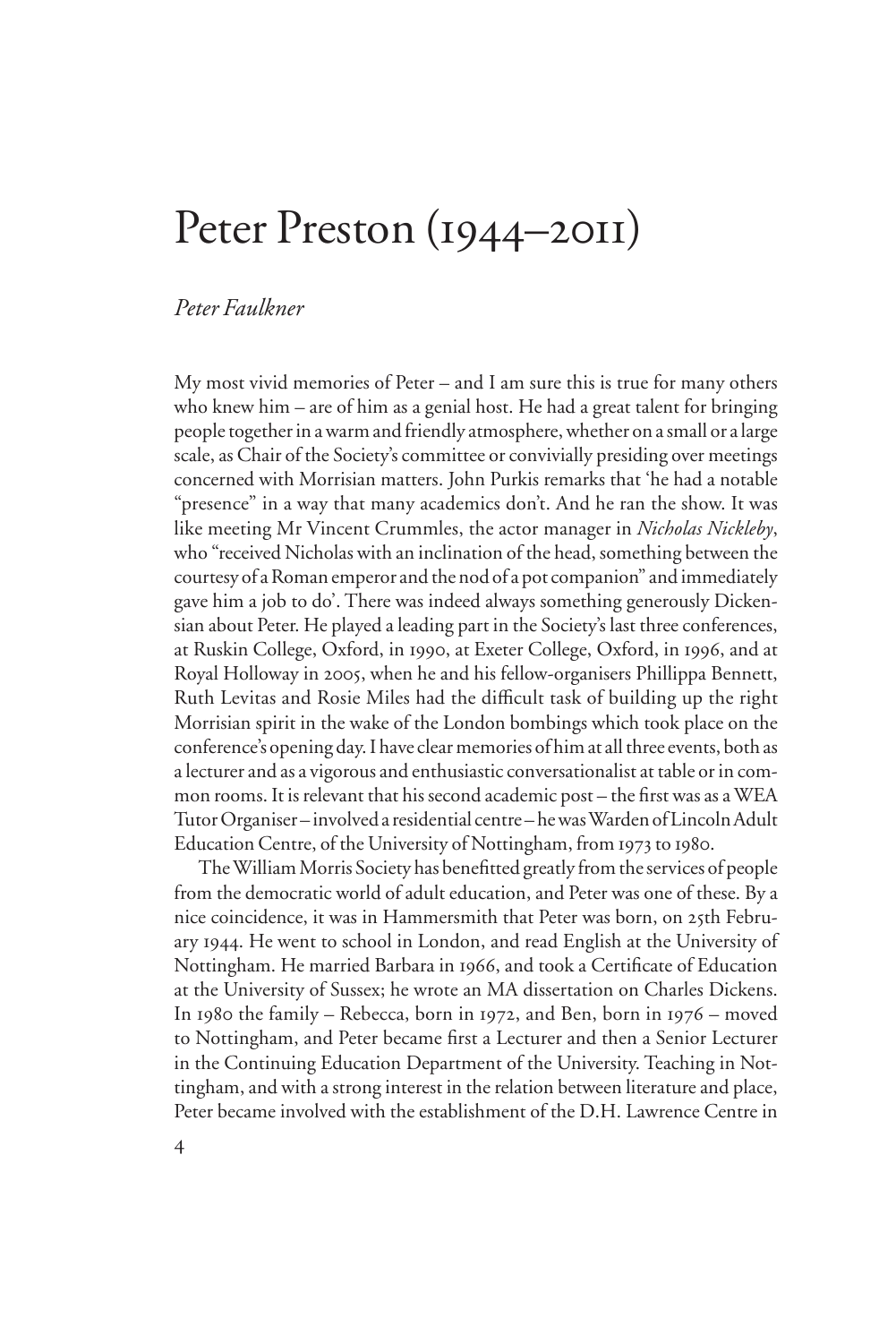1991. His energy, enthusiasm and organising abilities ensured a successful career, culminating in his becoming Head of School and Director of Continuing Education in 2003; he retired in 2005, but continued with many activities – from 2008 to 2011 he was Chair of the Board of Writing for the East Midlands.

All this is said without mentioning his commitment to Morris, which dated back to 1980. In that year Dick Smith, another distinguished servant of the Morris cause, who was Librarian at the University of Nottingham, became Hon. Sec. of the Society, and he encouraged Peter's interest in Morris. Thus in 1982 Peter worked with Dick and Ray Watkinson to organise a successful Morris weekend with the Extra-Mural Department of Nottingham University; from this there developed the East Midlands Study Group – by far the most successful of the Society's groups outside London – and Peter's increasing involvement in the Society. So in 1987, when Dick Smith stepped down from the post of Hon. Sec. due to ill-health, he was succeeded by Peter, who had been co-opted onto the committee the previous year, and taken over the editorship of the Newsletter from Lionel Young in January. Peter ceased to be Hon. Sec. in 1990, and was succeeded by John Purkis, and in 1993 Lionel Young took over the Newsletter from Peter. The centenary year, 1996, saw a fine range of Morris activities, including the conference at Exeter College, Oxford, for which Peter concentrated on arranging the remarkably varied programme of lectures and visits. He also co-edited the *William Morris Centenary Essays,* and concluded his part of the Introduction with words that retain their value for us today: 'Variety, equality and freedom are high on the current political agenda, and in a society where art and culture are all too readily commodified, and where the vigilance that liberty demands of us is still necessary, the courage and commitment of Morris's lifelong endeavour offers a sustaining hope'.

Peter had worked hard to bring together the Society and the Trustees of Kelmscott House, but in 1998 the Kelmscott House Trust decided not to back the proposals from the Joint Working Party on uniting the Society and the Trust. In a letter at the time, Peter wrote sadly: 'It seems as though every time we think we have dealt with the issue it comes back to haunt us'. However, he was not a person to give up on an idea he believed in, and he supported the moves which led to the termination of the separate existence of the Trust. These were controversial matters, and it is more pleasant to record that in November 2003 Peter brought together a number of his interests in the Kelmscott Lecture, published in 2007 as *Dreaming London: the Future City in Morris and Others.* Again, Peter sees Morris as a source of sustaining hope: 'For us, reading *News from Nowhere*, a century after its composition and at least a century before it is set, that hope should be sustaining, for our children and their children and all the generations to come'. He had become Chair of the Society in 2005, serving in that capacity until 2008, and strongly supported our near-neighbours, the Emery Walker Trust; it is good